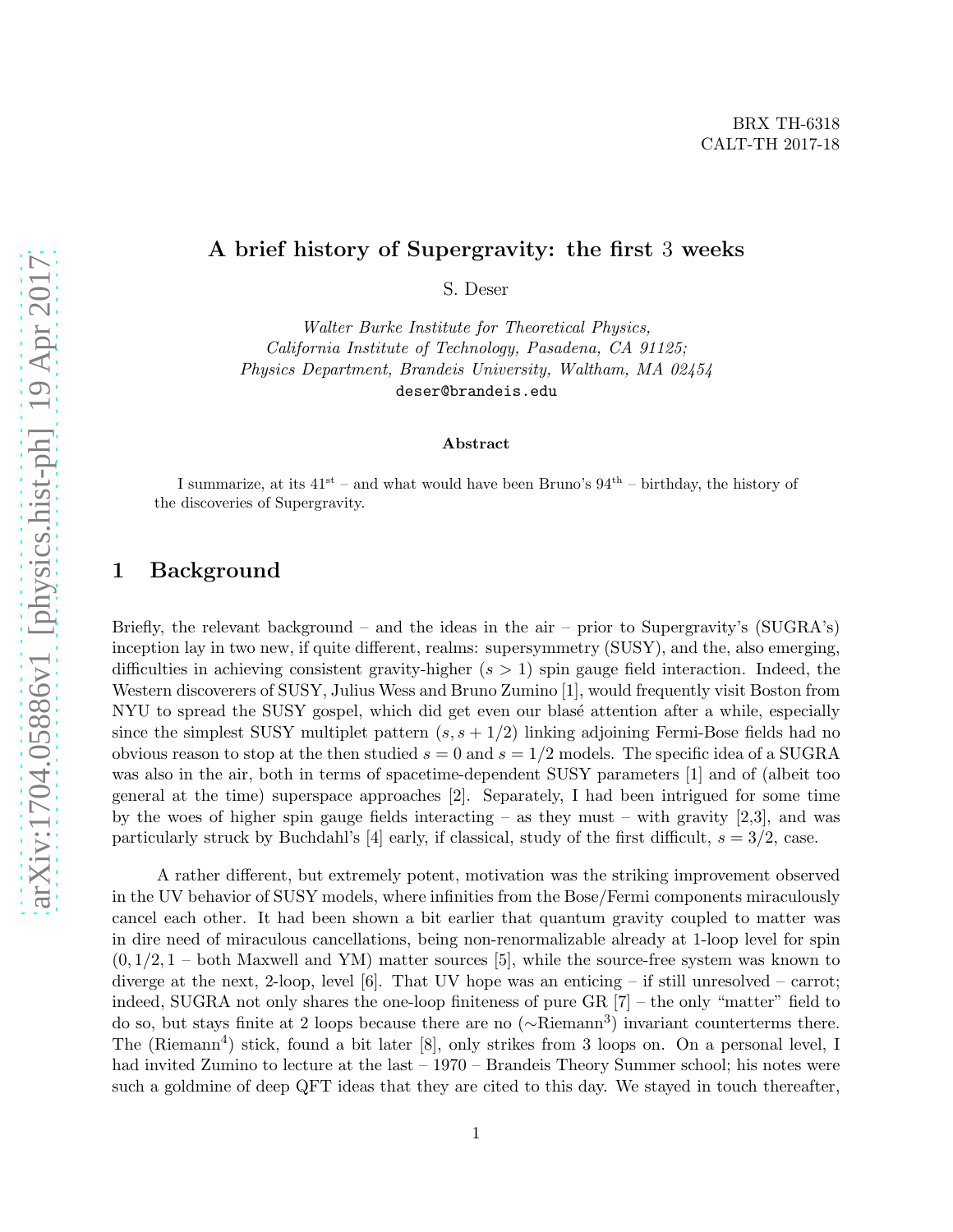and his presence was a strong motivation to spend my Sabbatical term at CERN. After our initial SUGRA work, we wrote a number of related papers in the field, including one on the 2D basis of "Superstring SUGRA" [9]. In the eighties we also co-led an ITP Semester session: ours were longstanding scientific ties.

### 2 Action

When I arrived, as a visiting member, on the evening of April 1,1976, Bruno was awaiting me in the CERN cafeteria and we instantly began our nonstop 3-week endeavor – especially at night, when we filled the CERN lecture hall's immense blackboards with our seemingly endless Fierz identity slogs! [ We were once startled by another insomniac, Claud Lovelace, lurking in the curtains.] I had to go back to the US at dawn on the  $22<sup>nd</sup>$  for a short stay; fortunately, we were done with all calculations and writeup by then, and Bruno was to hand our manuscript [10] to Raoul Gatto, the local Editor of Phys. Lett. B, CERN's then "house organ". One reason our work succeeded so rapidly was that we were both familiar with two papers by the great mathematician Hermann Weyl on coupling (Dirac) spinors to gravity [11]. The first and oldest of these, showing how to do it, is well-known; the second – directly relevant for us – some two decades later, in 1950, was, and remains, an obscure gloss on the first. That was the year I began my student subscription to the Physical Review and pretended to read the fancy theory papers, in particular that one. Weyl noticed, in that short afterthought, that spinors can couple to affinities two ways, namely "first" and "second" order: either the affinities are regarded as independent variables or expressed as vierbein affinities, and that those two ways differed by (non-derivative) terms quartic in the spinors – the torsion. Weyl's notation was rather cumbersome, and ours were real Majorana vector-, rather than Weyl's complex Dirac-, spinors, so we worked that dictionary out for ourselves, even though our aim was precisely to avoid dealing with the horrors of torsion by sticking to first order. I was of course a rabid first order fan, as that was the basis of the 1959-62 "ADM" formulation of GR, and Bruno was ambidextrous as well. [Indeed, we could have saved a lot of chalk by not worrying about the transformation properties of the independent (in first order) affinity, which is essentially just a Lagrange multiplier.] The beauty of our approach (pace Boltzmann's dictum that elegance is for tailors, not physicists) is that the entire action in [10] is the two-term sum of the (first order) Einstein and (the modern version of) minimally gravitationally coupled Rarita-Schwinger-Davydov-Ginzburg actions (another independent, West-East this time, discovery). The latter part just involves a covariant curl of the vector-spinor (actually only of its spinor part, of course) using the independent, non-metric, affinity, as does the Einstein ("Palatini") action. That's it – neither quartic spinor nor auxiliary field debris! This deceptively naive form of the coupled field equations obeyed the required "Bianchi" identities – that their divergences vanished, both for the gravitational and spin 3/2 field equations. That of the latter is mandated by SUGRA's invariance under the local, fermionic gauge transformation generalizing that of the flat space massless 3/2 field (again, simply replacing an ordinary partial- by a covariant- derivative) while the vierbein transforms like all SUSY bosons, with no derivatives of the gauge parameter. The vanishing of the spin 3/2 field equation's divergence is in fact related to the other influence I mentioned at the start, Buchdahl's [4] remark that the massless spin 3/2 equation is only consistent in Ricciflat spaces, because its divergence is proportional to the 2-index Ricci tensor that arises from the resulting covariant derivative commutator. He thought this meant this matter field could not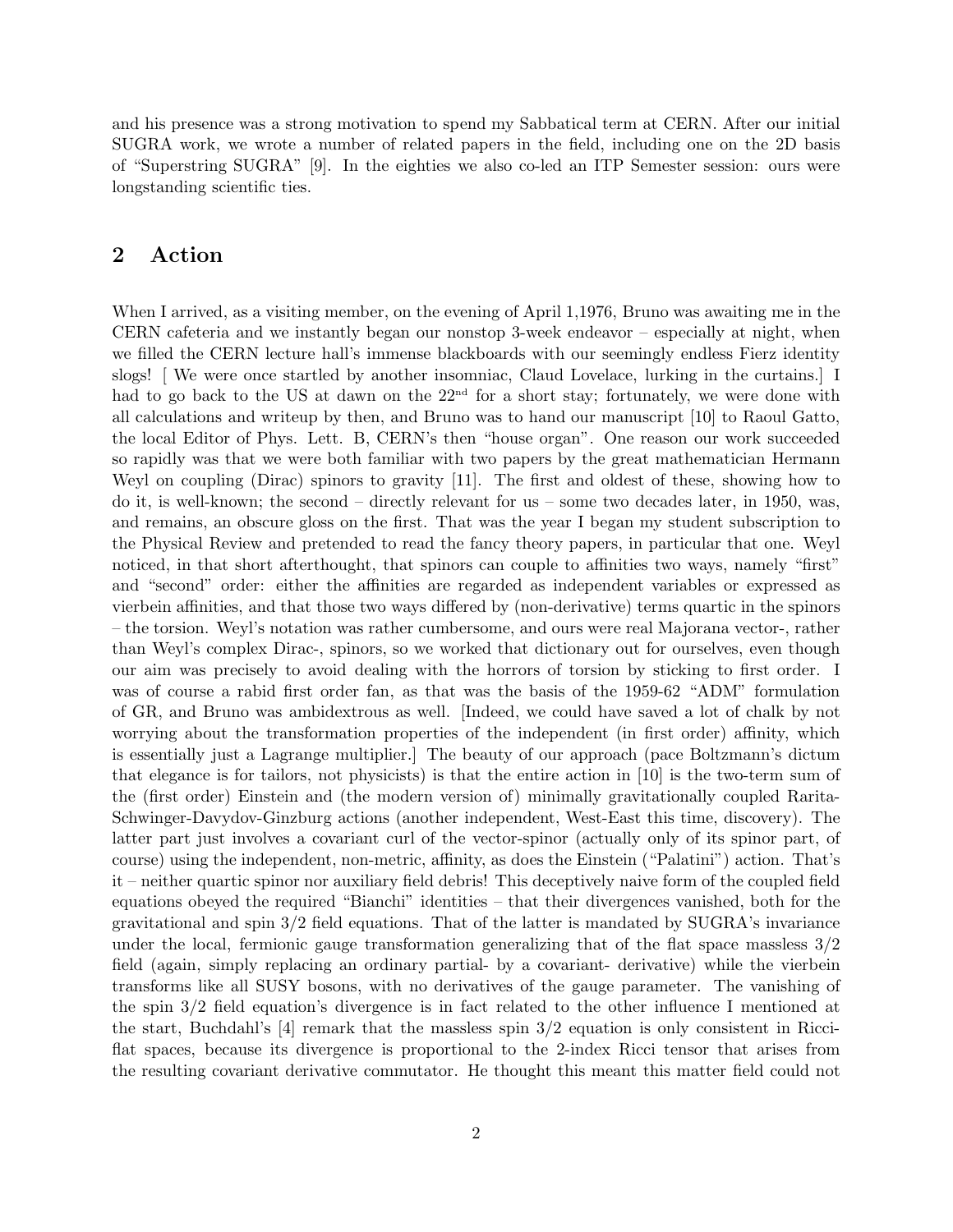consistently live in a General Relativity background (except as a test field), since the Ricci tensor was proportional to its stress tensor, so could not vanish. What this classical study omitted of course was the power of Fierz identities in (necessarily) quantized vector-spinor fields to show that this stress-tensor contribution vanishes identically (as it had better, not being gauge-invariant by itself). It also sealed the fate, as was later shown explicitly [12], of "hypergravities", systems like  $(2, 5/2)$  because the spin  $5/2$  tensor-spinor field equation's divergence has more indices, hence unavoidably brings in the full Riemann (rather than just Ricci) tensor, whose Weyl tensor part is left undetermined by the Einstein equations. This completes the (admittedly all too compressed, but accurate) survey of the motivation, history, and not least – conceptual plus technical – tools (and sweat, at our already advanced physics ages) involved in [10].

#### 3 Re-action

When we started, Bruno had just received (in those pre-internet days) a preprint of the initial version of the other proto-SUGRA group [13], attempting to stake a claim to ownership of SUGRA, based on lowest order coupling in the traditional second order formalism. However, there is a long, instructive, history of would-be extended gauge invariant systems: Lowest order coupling always works, only to fail at next order – the real test of consistency only occurs after the presumed first step's effect impinges on the next one; indeed, the  $(2, 5/2)$  model is of this type. Further, the  $(3/2, 2)$  idea was in any case already very much in play, as mentioned earlier. After we had finished, Bruno phoned me in the US to report that a second version of [13] had just arrived, stating that an extensive computer calculation of their quartic (in the fermions) remainder terms had finally shown them all to vanish; we instantly, and unilaterally, decided to cite their results in our published version. As we have seen, both results were entirely on a par in timing, while all aspects of the model's constructions were mutually independent technically and conceptually. This was yet another example of simultaneous scientific discoveries, unsurprisingly when the right ideas are in the air. Most familiar in recent times are the three separate inventions of the "Higgs" in the sixties, and most relevant to our theme, the East-West groups who found SUSY in the late '60s and early '70s, or the still earlier West-East spin-3/2 pioneers.

There is usually a reasonably fair consensus in such cases as to who did what when and deserves what share of the credit. To be sure, at the essential, scientific, level, each group is intrinsically rewarded just by seeing the dazzling new light for the first time, and the real (as against alternate) truth is graven in the Platonic heavens. Here on earth, however, a Whig twist occasionally prevails, as it seems to have done here. This anniversary provides a chance to correct it, as Bruno often wished.

## Acknowledgements

This work was supported by grants NSF PHY-1266107 and DOE#desc0011632. I thank my moderating encouragers, Mike Duff and Mary K. Gaillard.